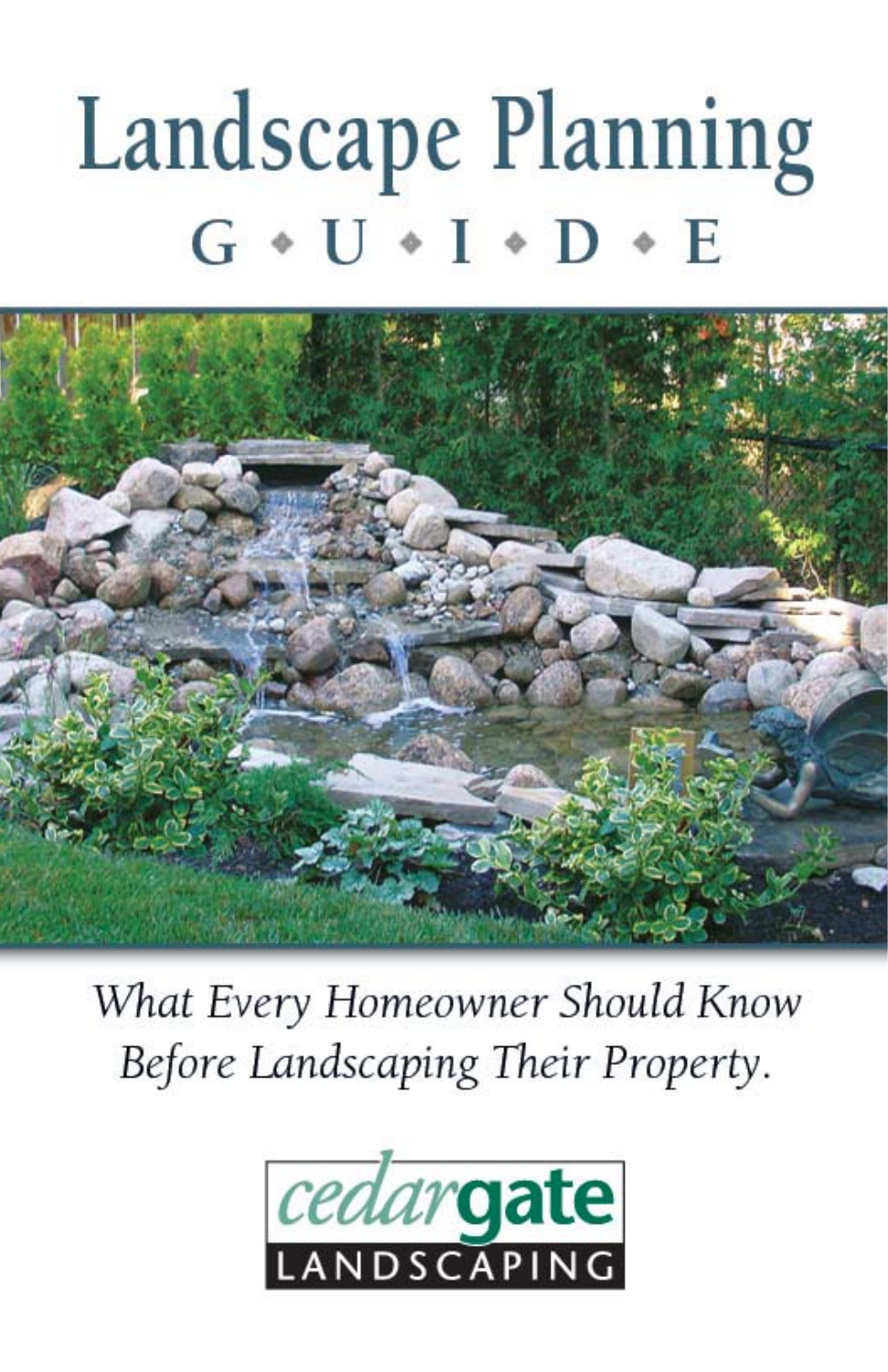*All landscaping photos in this guide are actual Cedargate Landscaping projects. We encourage you to study the detail and craftsmanship of our work.*

*For more examples, visit our online gallery at www.cedargatelandscaping.com*

*Copyright © 2006 by Cedargate Landscaping All Rights Reserved. No part of this guide may be reproduced without the written permission of Cedargate Landscaping Inc.*

2 www.ceda rga teland scaping.com ww.cedargatelandscaping.com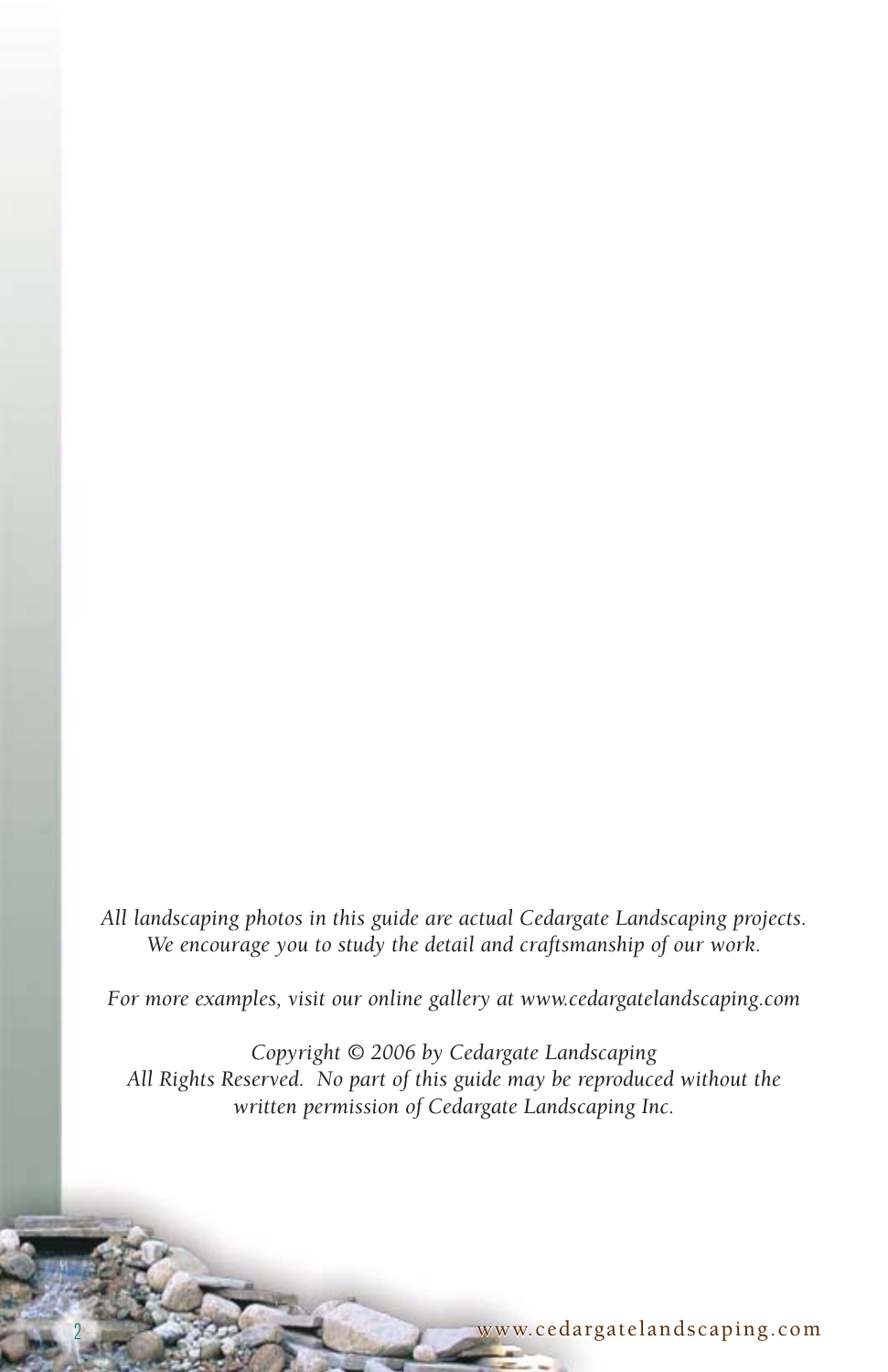# **TABLE OF CONTENTS**

| WHAT TO CONSIDER BEFORE LANDSCAPING YOUR PROPERTY 4          |  |
|--------------------------------------------------------------|--|
|                                                              |  |
|                                                              |  |
|                                                              |  |
|                                                              |  |
|                                                              |  |
|                                                              |  |
|                                                              |  |
|                                                              |  |
|                                                              |  |
|                                                              |  |
|                                                              |  |
|                                                              |  |
|                                                              |  |
|                                                              |  |
|                                                              |  |
|                                                              |  |
|                                                              |  |
|                                                              |  |
|                                                              |  |
|                                                              |  |
|                                                              |  |
|                                                              |  |
|                                                              |  |
|                                                              |  |
|                                                              |  |
|                                                              |  |
| HOW TO CHOOSE A LANDSCAPE CONTRACTOR12                       |  |
|                                                              |  |
|                                                              |  |
|                                                              |  |
|                                                              |  |
| Does the Contractor have a "Validated Clearance Certificate" |  |
|                                                              |  |
| Is the Contractor Pressuring You to Make a Decision?14       |  |
|                                                              |  |
|                                                              |  |
|                                                              |  |
|                                                              |  |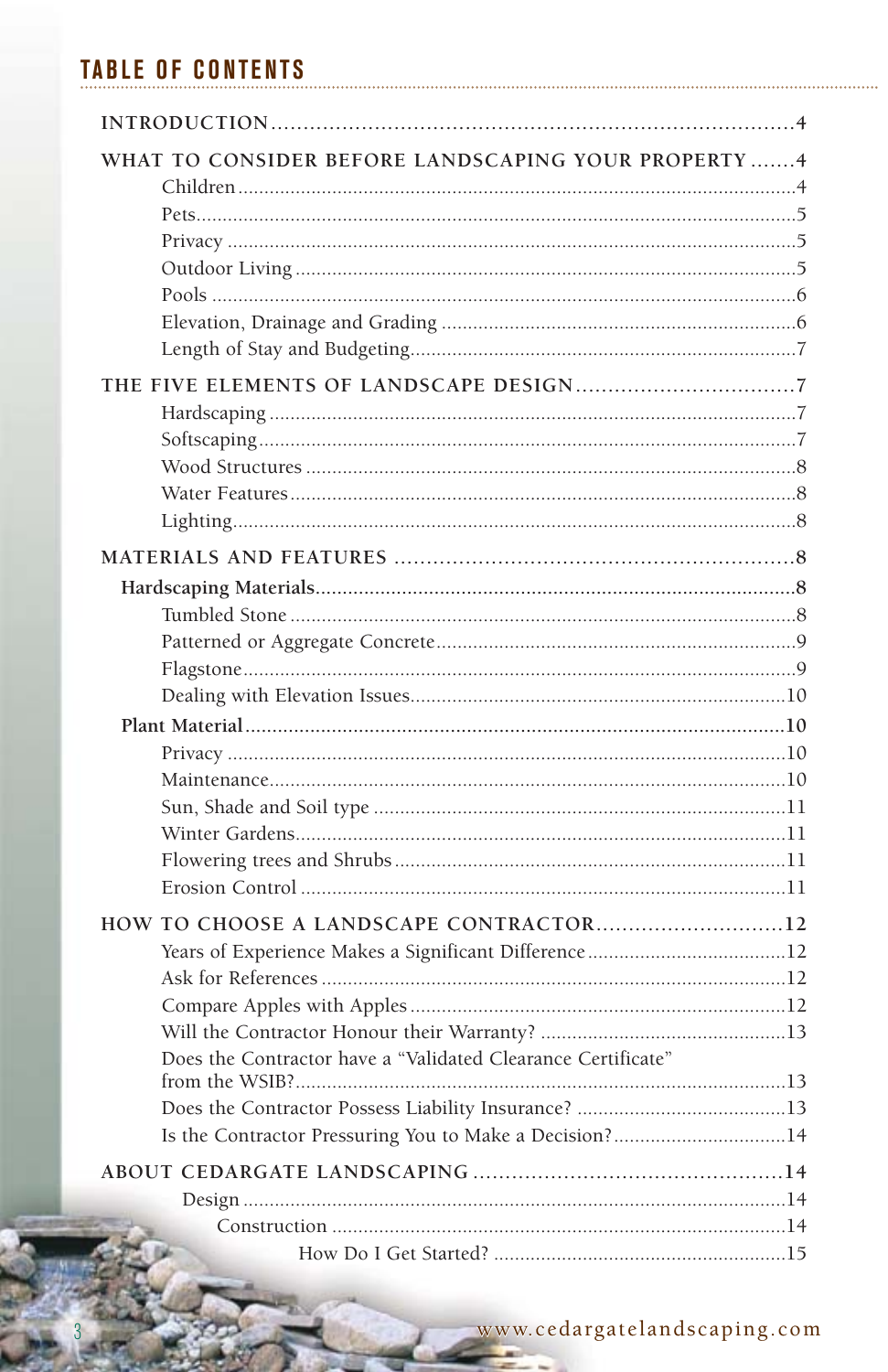# **INTRODUCTION**

A professional landscaping project typically requires a significant investment, so you want to be sure you avoid pitfalls and clearly understand how to get the result you desire. When carried out with professionalism, creativity and quality craftsmanship, landscaping can be a tremendous source of enjoyment, pleasure and pride. On the other hand, making poor



landscaping choices can lead to extreme frustration and dissatisfaction for a long period of time.

Cedargate Landscaping has prepared this guide to assist you in planning a landscaping project. It was specifically written for the upscale homeowner who wants to transform a beautiful vision into a reality.

This guide is composed of four topic areas that will significantly impact the result of a landscaping project:

- 1] What to Consider Before Landscaping Your Property
- 2] The Five Elements of Landscape Design
- 3] Materials and Plants
- 4] How To Choose a Landscape Contractor

# **WHAT TO CONSIDER BEFORE LANDSCAPING YOUR PROPERTY**

*Seven critical factors that impact the transformation of your property* 

## **1] CHILDREN**

Children love to play outdoors and their needs and safety must be taken into account. Depending on the age of children,



parents may choose to incorporate a grassy play area; however, the plant material chosen should be of a hardy nature to withstand constant wear and tear.

As children play, they'll inevitably fall. The use of large rocks in

garden beds can pose a serious hazard, especially as plants grow and cover the rocks beneath - creating a hidden danger.

> When considering a water feature, ponds should be avoided until the smallest child is at least six years old. Water features often attract small children and pose a drowning hazard.

#### CEDARGATE NUGGET:

*Child safe play areas can be incorporated in a design to maximize the use of a property for all family members. Pond-less waterfalls are a safer water feature alternative for small children.*

#### www.cedargatelandscaping.com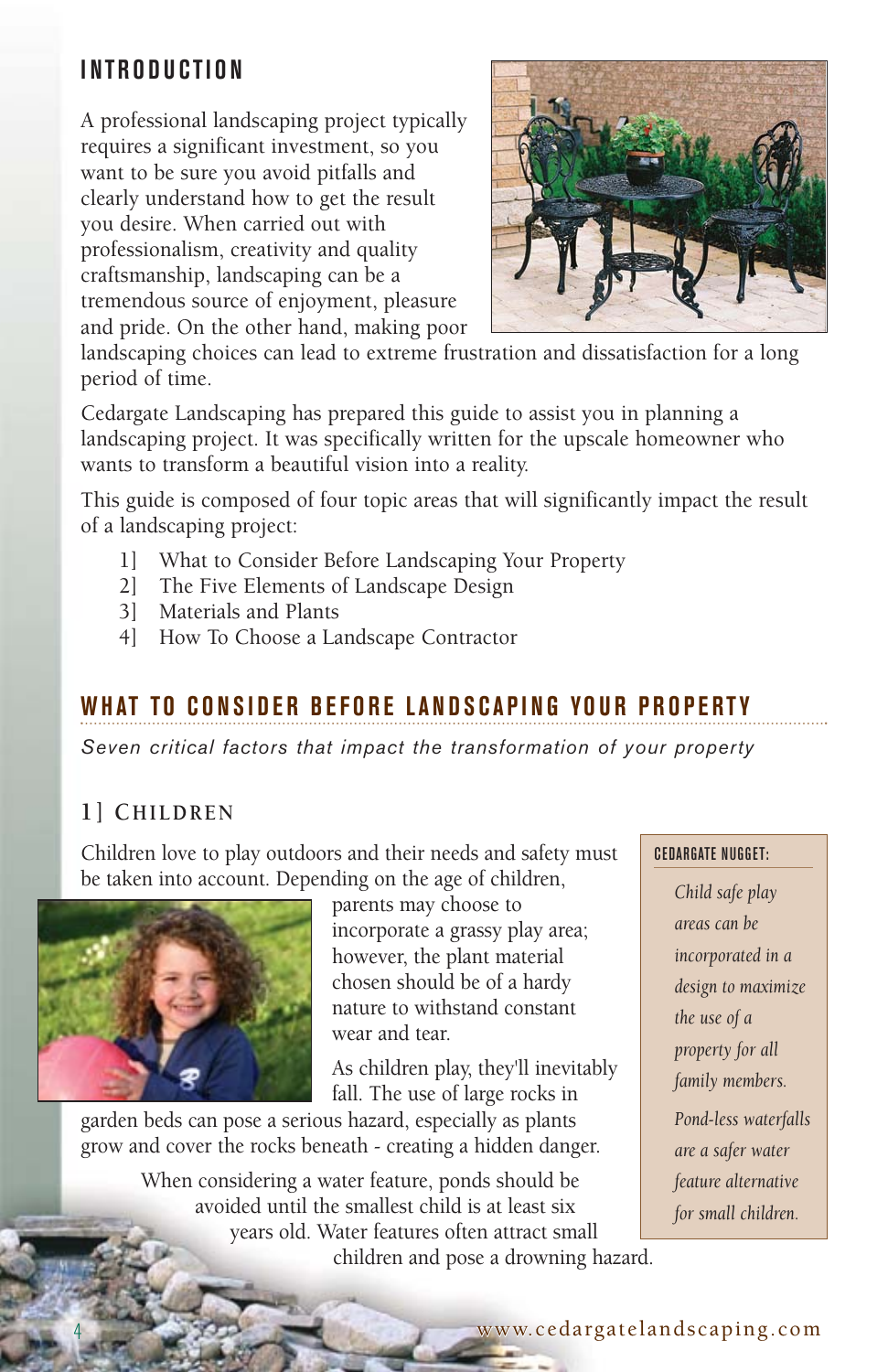### **2] PETS**

Homeowners often wonder how to take their pets into consideration as part of the landscaping design. An experienced landscape designer can create unique solutions such as formal or informal dog runs. These "backyard trails" can be



For pet safety, plant material must also be carefully selected as some pose a health hazard to animals if ingested.

#### **3] PRIVACY**

In many neighbourhoods, particularly new developments, backyard privacy is a major concern. Strategically placed large trees - particularly evergreen trees with year round foliage - can help to screen areas where privacy is desired. Patience must often be exercised - it can take years before a tree grows to the size where it provides adequate privacy.

A good alternative is creating garden beds around a patio area. By bringing plants closer to a patio, plants don't have to be as large and will provide more immediate privacy. This also creates more of a cozy atmosphere when entertaining.

#### **4] OUTDOOR LIVING**

How do you envision yourself using your property? Do you entertain regularly? If so, the size or shape of a patio would be a key consideration.

Do you see yourself sitting in your front yard? If you have

children, would it make sense to have an area to sit and watch them as they play?

Your landscape design should be based on how you use your home and your preferred lifestyle.



#### CEDARGATE NUGGET:

*Because larger trees tend to absorb much of the planting budget, consideration should be given to how long you'll be living in this home.*

#### CEDARGATE NUGGET:

*If you are new in a home, it may make sense to see how you use the property before you make an investment in landscaping.*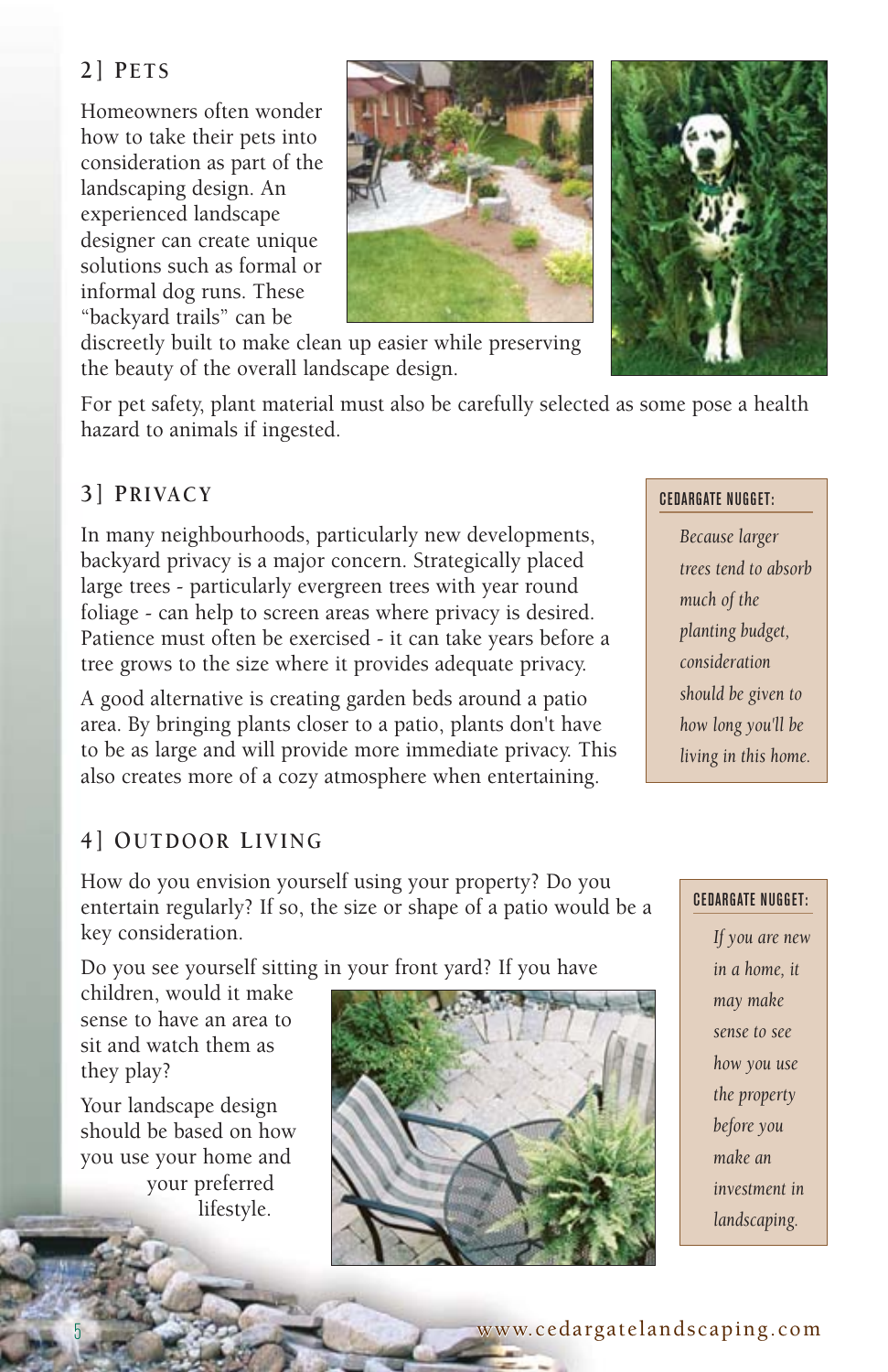#### **5] POOLS**

One of the more common mistakes made by homeowners is installing the pool before a design is decided on for the whole backyard. A reputable landscape design contractor and pool company should work together to come up with a plan that makes sense for the given space.

An experienced contractor understands how to incorporate a pool in the overall design, while keeping the backyard both functional and esthetically pleasing. Often there is limited space, and a well developed plan can



#### CEDARGATE NUGGET:

*If you're thinking of a pool, complete a full landscape design before the pool is installed. Understanding how all the space will be used is critical to the enjoyment of your pool and back yard space.*





help eliminate mistakes and avoid regret later on. This is particularly true of newer backyards that are smaller in size and where the proper use of plant material is critical in softening the dominating presence of a pool.

Drainage is another reason for preparing a landscape plan before a pool is installed. This is discussed below.

#### **6] ELEVATION, DRAINAGE AND GRADING**

Drainage problems must be avoided for both the sake of homeowners and their neighbours. Drainage problems can



cause property damage and leave homeowners liable for repairs.

Elevation can often pose challenges in making a design both functional and esthetically pleasing. An experienced landscape contractor with expertise in grading is critical - particularly if your

property has noticeable elevation changes.

Retaining walls are often necessary to ensure proper drainage. Poor grading can lead to pooling of water - making parts of the property unusable. Worse, if the water is misdirected towards the home, it can lead to flooded basements and erosion around the perimeter of the home.

> It's important to ask your landscape contractor how they'll handle this issue.

#### CEDARGATE NUGGET:

*If you have problems with pooling water on your property, make sure to tell your landscape contractor during the planning phase.*

#### CEDARGATE NUGGET:

*The creative use of River Rock can turn a water problem into something esthetically pleasing.*

www.cedargateland scaping.com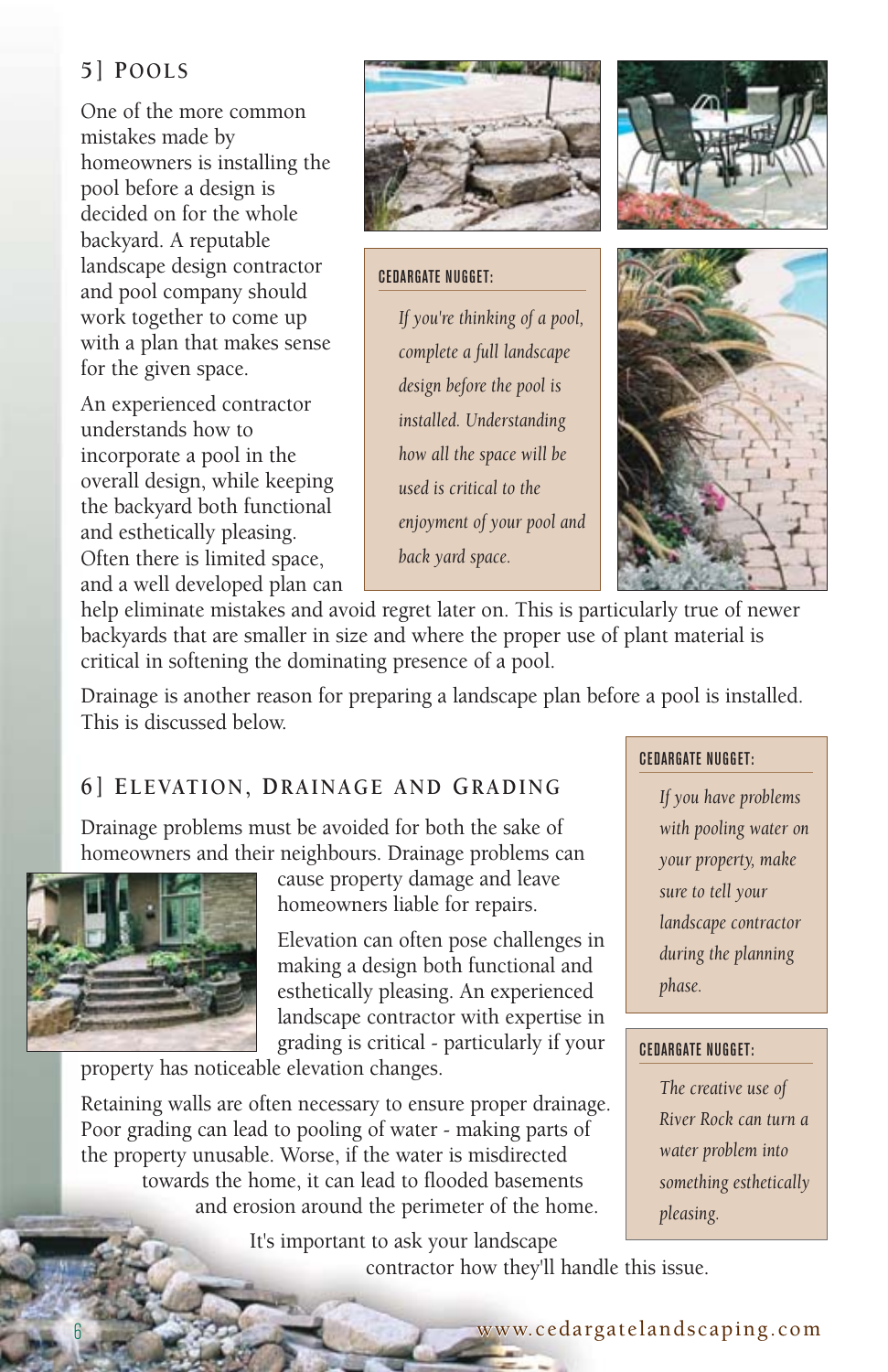#### **7] LENGTH OF STAY AND BUDGETING**

The length of stay in a home should determine the amount to invest in landscaping. If you plan to stay in your home indefinitely, an investment in landscaping should be balanced between the look and usability you desire for the property and the return you will realize if and when you sell your home.

If your stay in a home is short, try to add as much colour as possible without making a significant investment. Landscaping has one of the highest rates of return for any home renovation. First impressions are lasting; impressions about a home begin with the "curb appeal". People often decide whether they like a house based on the walk from the road to the front door.

#### CEDARGATE NUGGET:

*If you have a predetermined budget, don't hesitate to share it with your landscape contractor. Share your budget and ideas with 3 reputable contractors and ask to see what they can do. You may be amazed at the possibilities that emerge.*

# **THE FIVE ELEMENTS OF LANDSCAPE DESIGN**

There are five key elements that can be incorporated in every landscape project. Understanding the options for each and how they harmoniously interact is the key to transforming a beautiful design into a sustainable reality.

The possibilities of landscape design are endless and choices can be overwhelming. The difference between good and bad landscape design can make thousands of dollars of difference to the property's value, and may significantly impact your enjoyment of the property.

An experienced landscape designer will take the time to understand your needs and desires, and balance your design between function, esthetics and cost.

The five elements that can be incorporated into every landscape design are:

#### **1] HARDSCAPING**

Hardscaping refers to the elements that provide structure such as the materials used for patios, walkways and driveways. These building block elements are often considered first in the design process and will determine the style of landscape.

## **2] SOFTSCAPING**

Softscaping refers to the plant materials that are integrated into the landscape's architecture. Plants should be chosen based on their structural and textural qualities. There are many considerations that should go into plant



selection. A harmonious balance of plant material will make a big difference in the uniqueness and usability of the outcome.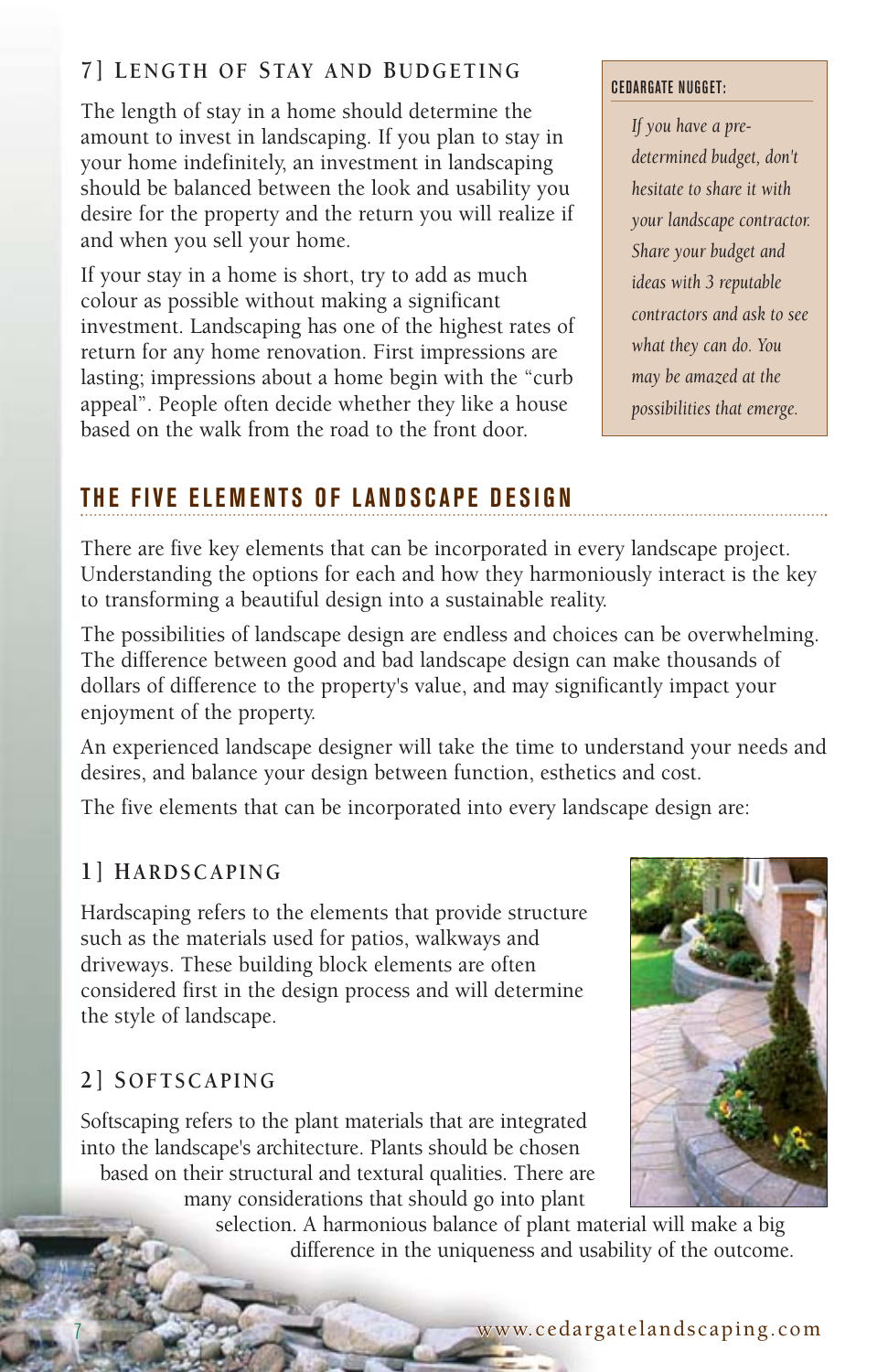#### **3] WOOD STRUCTURES**

The use of gazebos, pergolas and arbours can provide a dramatic feature to a landscape design. Wood structures also provide privacy and a year-round point of interest.

## **4] WATER FEATURES**

Another dramatic element of design is the use of water in a garden area. Much can be said about the tranquility that a water feature provides. Cascading water can also mask undesirable noises such as vehicle traffic and the whirring of air-conditioning units in the summer. Water

features can range from a simple wall mounted fountain to a large pond with a waterfall and fish.

## **5] LIGHTING**

Often an overlooked element, lighting brings the landscape alive at night. The use of uplighting in combination with accent lighting can help make the landscaped area as interesting by night as it is by day. Well thought out lighting is particularly important for people who like to entertain outdoors.



#### CEDARGATE NUGGET:

*Garden lighting helps draw insects away from the seating area.*

*"brickstop" is used along the perimeter of tumbled stone. Brickstop comes in the form of plastic or aluminum eight foot pieces that are spiked into the ground and keep the edges of patios, walkways and driveways in place.*

## CEDARGATE NUGGET: *Make sure*

# **MATERIALS AND FEATURES**

# H ARDSCAPING M ATERIALS



**TUMBLED STONE: PORCHES, PATIOS, WALKWAYS AND DRIVEWAYS**

This type of interlock is very popular. Tumbled stone is

interlock that is put through a tumbler machine which roughs up the edges of the stone and gives the stone

> an Old European look. The stone comes in different colours and sizes and can be sealed to produce a more shiny look.

> > Tumbled stone offers a great deal of flexibility - it

#### www.cedargatelandscaping.com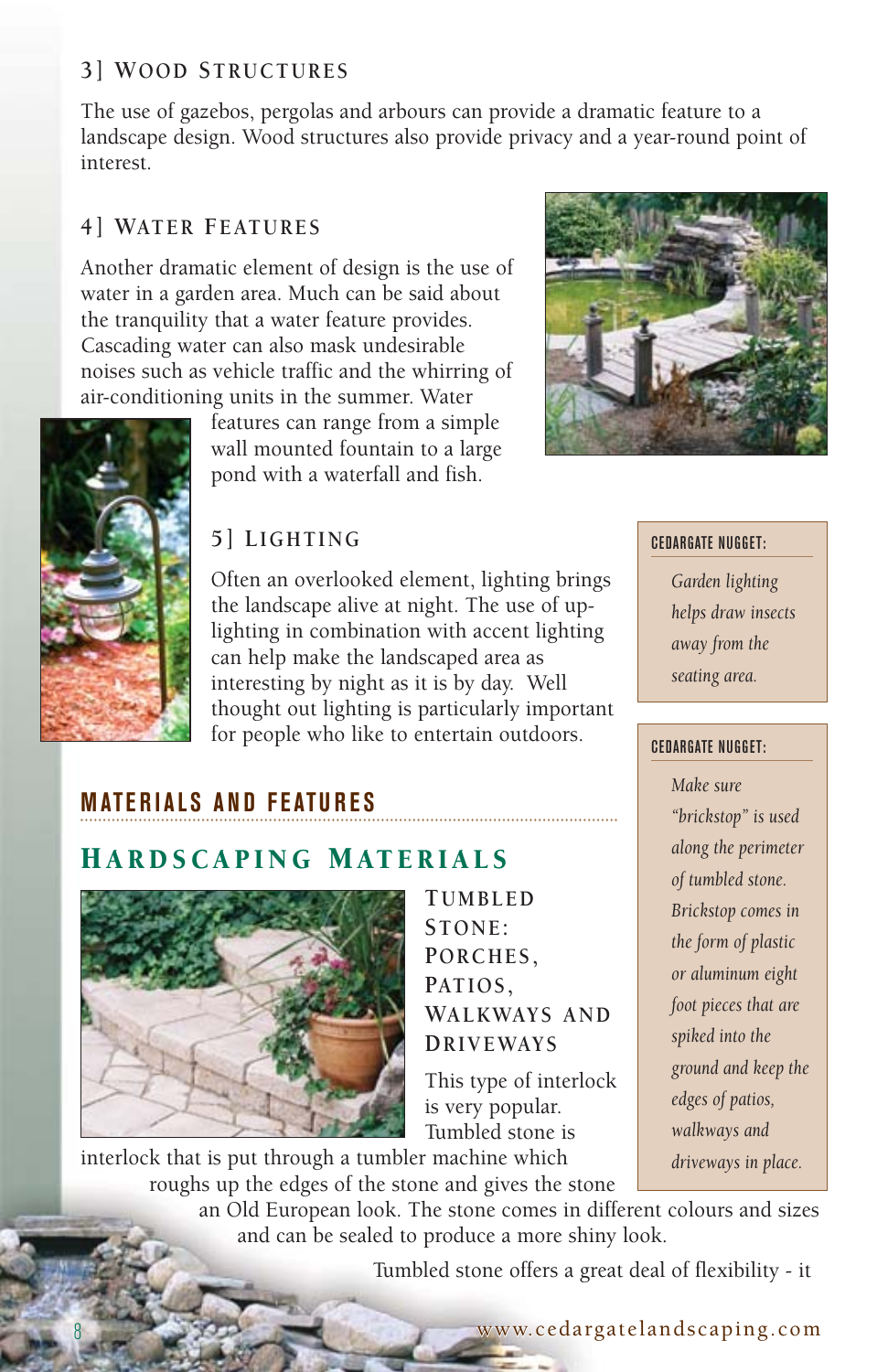

can be used to cover existing porches, for patios, walkways, and driveways, and to accent driveways.

Over the years, natural settling can occur and an advantage of tumbled stone is it typically requires only minor repair in comparison to other types of materials. Another benefit is in the event of an oil leak on the driveway; the stone can simply be pulled up and flipped over since most tumbled stone is reversible.

The main complaint with interlock is the growth

of weeds and erosion of sand between the cracks. In recent years, polymeric sand has been used to help control weeds and grasses growing in the cracks. The sand contains a polymer mix that hardens like concrete when it dries. It is necessary to top up the sand annually by sweeping it into the cracks. However, applying polymeric sand should take no more than 30 minutes with a material cost of approximately \$20.

#### **PATTERNED OR AGGREGATE CONCRETE: PORCHES, PATIOS AND WALKWAYS**

Patterned or aggregate concrete comes in many colours and textures and offers an option for people who prefer poured concrete. Patterned concrete has a smooth textured finish while aggregate has more of a rough finish. Many people prefer this type of application for its consistent appearance. The down side with any type of concrete is that if there is settling, it is not an easy repair and normally involves the removal of the concrete. If there is settling, cracking can be a problem.

Some smooth finishes can be dangerously slippery in snowy or wet conditions. Salt

should not be used because it will damage the seal required to protect this product. Calcium can be used to help prevent ice build up.

#### **FLAGSTONE: PATIOS AND WALKWAYS**

Flagstone is a natural stone that can provide great beauty to a landscape. Flagstone can be installed as a loose walkway or as a patio set in limestone screening or sand. It can also be set on a concrete base with the use of mortar. This is a more stable and costly application. When using flagstone it is very important that the stone is as flat as possible. Since flagstone is a natural product



there are imperfections, which can cause instability. The rocking effect on lawn chairs and tables can be an irritant.

> Loose flagstone should be installed in infrequently used areas. Loose flagstone is normally less stable and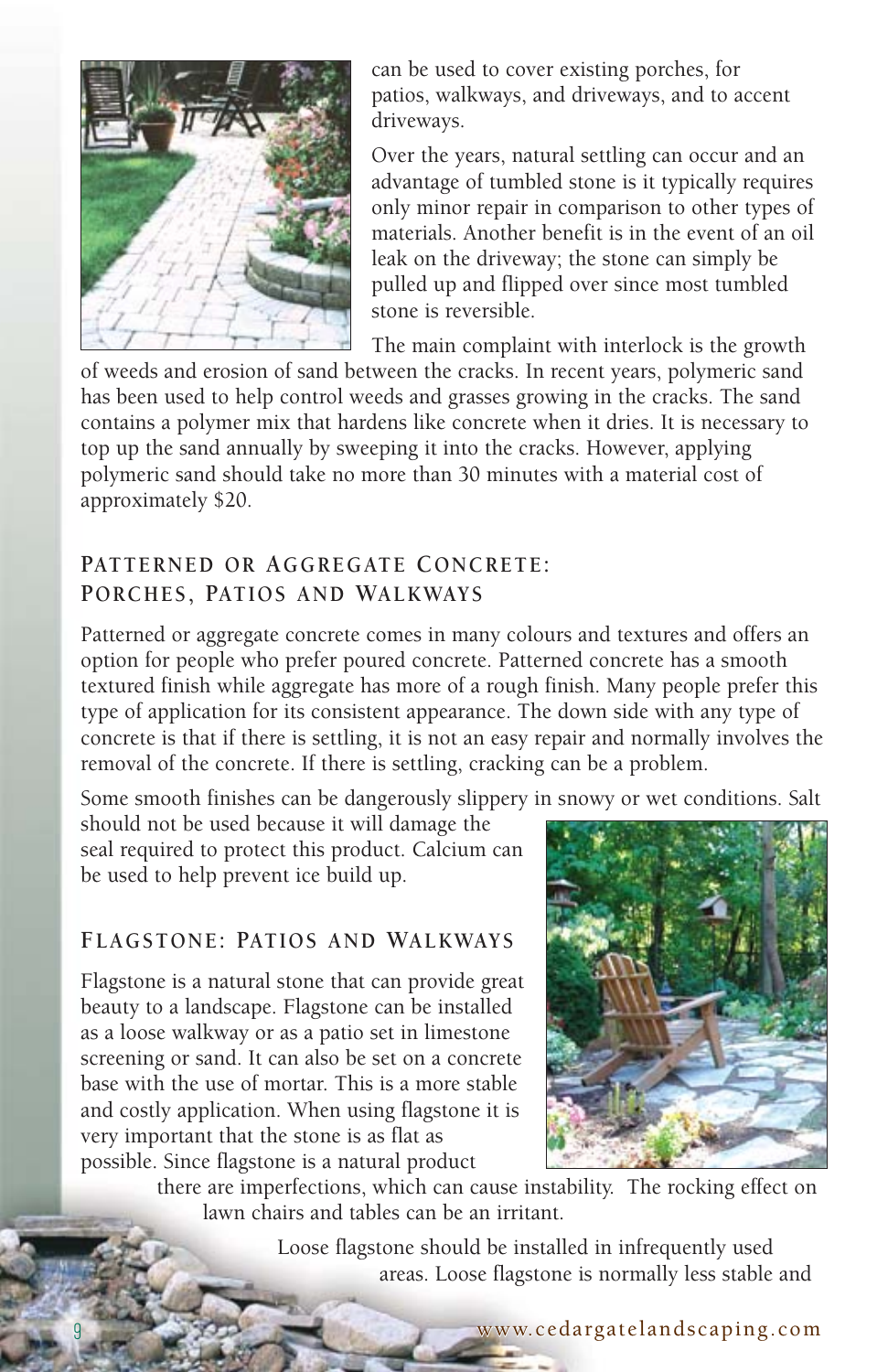snow clearing can be difficult. Its uneven surface is better suited for heavy wooden outdoor furniture or stone benches.

Cost is a major consideration with mortared flagstone because the stone itself is expensive and the installation is very labour intensive. Mortared flagstone can cost up to three times more than tumbled stone. If settling does occur, repairs are more time consuming but it may be repaired to its original condition.



## **DEALING WITH ELEVATION ISSUES**

Wooden decks are a very good option when there are elevation issues. Some homes have walkouts that are 10 feet above the ground. Wood can be used to create various levels of patios, and is cost effective when dealing with elevation.

The main drawback of wood is the maintenance. It has to be sealed or stained to preserve its integrity. Cedar does not require sealing but its initial cost is

considerable in relation to regular pressure treated wood.

# PLANT MATERIAL

Plant material is an integral element of any design, however there are many things to take into consideration.



#### **PRIVACY**

As mentioned earlier, privacy is a key factor. A well thought out plant list can blur or conceal a boundary line, or hide an unappealing structure such as a shed.

#### **MAINTENANCE**

By correctly measuring the initial spacing and overall height and size of plant material, you can avoid overcrowding that will require removing plant material in as little as two years after planting.

It is normal to thin out overgrowth after approximately seven years. This is part of the maintenance of the gardens. The amount of time a person wants to spend in the garden is very important. Certain plants are more conducive to a low maintenance garden. The use of mulches and landscape fabric can also be effective in achieving low maintenance.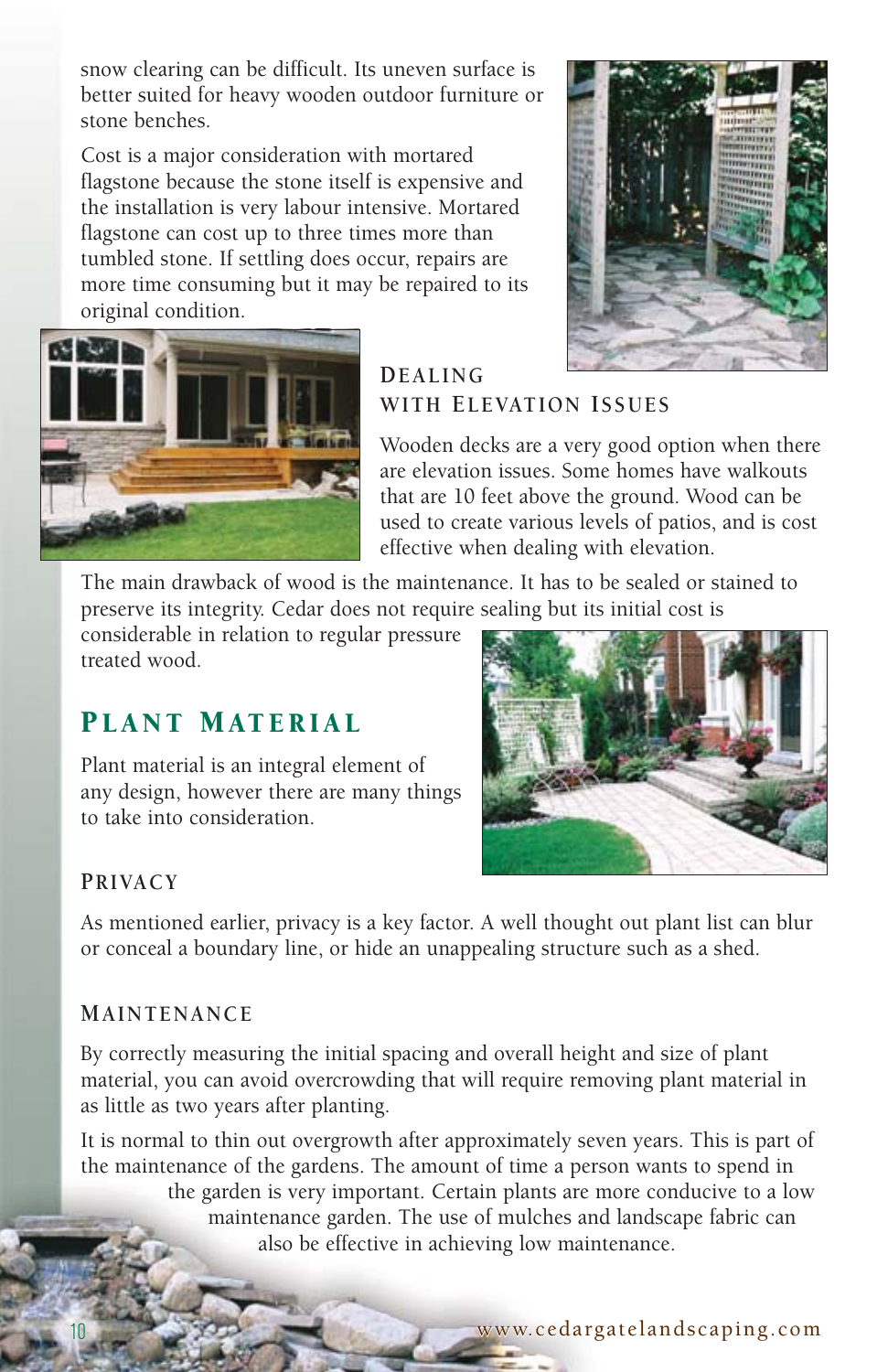#### **SUN, SHADE AND SOIL TYPE**

When choosing plant material, sun and shade requirements must be understood. Some plants have a very limited tolerance of sun or shade while others are more tolerant. Soil type is also a consideration when choosing plant material.

#### **WINTER GARDENS**

A properly designed landscape should look appealing during all seasons. Winter strips a garden to a few fundamentals. With the use of pergolas, arbour, fixtures, iron and water features, new focal points are

established. The use of grasses, evergreens, and shrubs with coloured bark or berries, help to add winter colour.

#### **FLOWERING TREES AND SHRUBS**

The use of colour and texture is a key ingredient in the creation of a landscape paradise. From the beauty of the Magnolia flower to the contorted structure of the Corkscrew Hazel, plants create a wide variety of themes within a landscape. The choice of the



plant material will set the theme for the overall landscape design.

When considering the various plant options, it is important to understand how the property will be used. Some roses have very sharp thorns and shrubs such as a barberry or a bayonet yucca can pose a danger to those who are unsuspecting. In addition, some plants may be harmful when ingested by small animals or children.

The presence of rabbits in an area can be an obstacle in choosing a good landscape design. Rabbits like to eat Euonymus, grasses and burning bushes among other things. On the other hand, there are some plants that encourage positive wildlife interaction such as butterfly bushes that attract colourful butterflies.

## **EROSION CONTROL**

Plants can assist in controlling soil erosion by minimizing the effect of rain on the soil. Leaves can help prevent direct contact with soil during a driving rain. The root system of trees and ground covers also help to keep the soil in place. When plants and retaining walls are used together, the problem of slopes and erosion can be managed.

> By being selective with the plant material, plant growth will have a positive impact on the overall appearance of the landscaping.



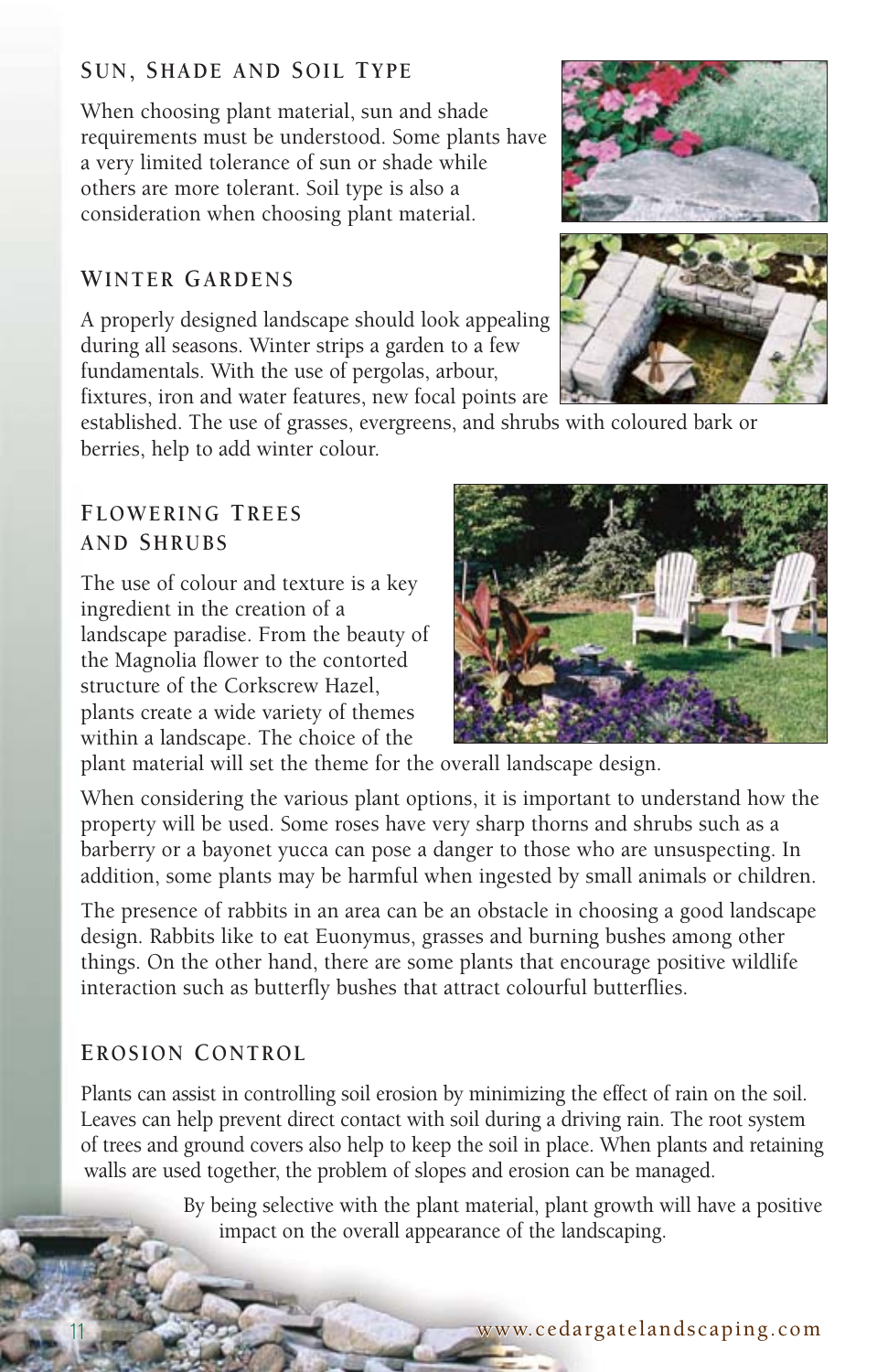# **HOW TO CHOOSE A LANDSCAPE CONTRACTOR**

#### *Avoiding the pitfalls of inexperience and poor workmanship*

At first glance it may appear that all landscaping companies are the same because, in general terms, they offer the same services. However, the landscape profession, like any other, has its good and bad players. The best landscaping companies have extensive expertise in design and materials selection and possess a high level of craftsmanship and creativity. In addition, they conduct themselves with integrity,

and an unwavering commitment to customer service and to living up to their warranty policies.

Unfortunately, it's not uncommon to hear of problems with landscaping contractors, frustrating experiences and dissatisfied clients. To avoid disappointment, homeowners should conduct thorough due diligence on perspective landscape contractors. This will ensure the landscape contractor has the relevant experience, and established policies and procedures to provide precisely what the client wants and to complete the job on time and on budget without any problems. You should not expect any less given the significant investment being made.

To help protect yourself from a sub-standard landscaping experience, carefully consider the following points:

#### CEDARGATE NUGGET:

*Use a checklist to keep track of and compare landscape contractors. You can download a free pre-formatted checklist from the "tips" section of our website.*

### **YEARS OF EXPERIENCE MAKES A SIGNIFICANT DIFFERENCE**

Find out how long a contractor has been in business. Ask about the size of the company. Some have their own staff to assure quality work, while others rely on sub-contractors. Experience level is a critically important consideration.

#### **ASK FOR REFERENCES**

A reputable landscape contractor will be able to supply a number of references attesting to their quality of workmanship and their commitment to customer satisfaction. If no references can be supplied, stop the interview right there - never hire anyone who's not willing to give you references. A professional portfolio should contain written letters of reference.

#### **COMPARE APPLES WITH APPLES**

If you ask for a quotation from more than one company, make sure the size and nature of all materials is identified. Using materials differing in quantities and quality will cause a substantial difference in price, and the use of inferior materials may lead to problems.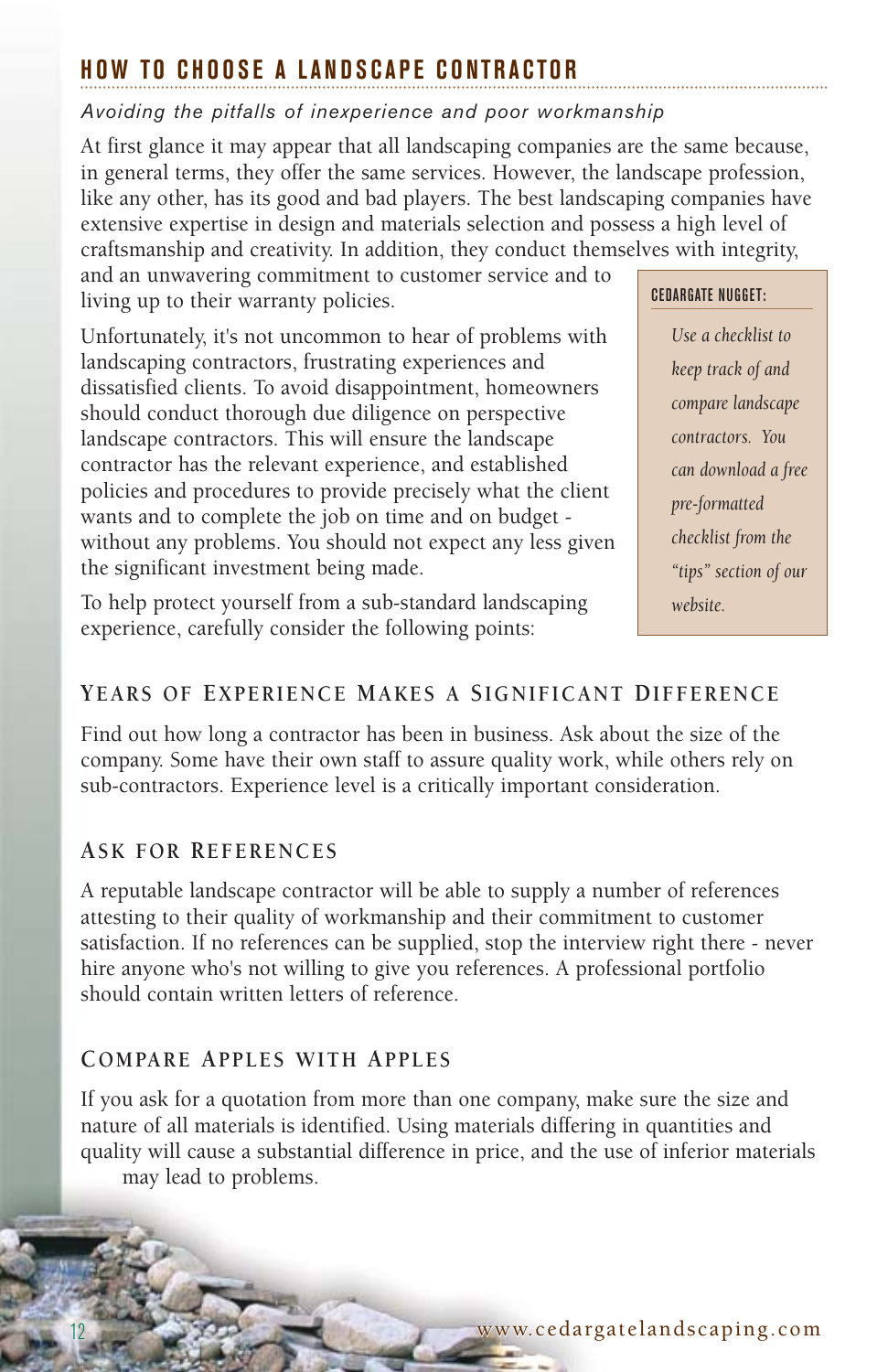## **WILL THE CONTRACTOR HONOUR THEIR WARRANTY?**

Extreme weather fluctuations cause significant ground settling. The impact of settling is often noticeable on driveways and walkways, but can be particularly pronounced on steps. Settling is often not taken into consideration when interconnected step structures are designed. A well designed step can make any settling a minor repair. If settling does occur with a poorly designed step, the entire structure may have to be taken apart, which is a very time consuming and labour intensive process. It's often at this point you'll discover if your contractor will honour the warranty.

#### CEDARGATE NUGGET:

*There is a very high occurrence of settling in newer homes under two years old. It's therefore advised that when contemplating landscaping for a new home, the ground should be allowed to settle for two winters before proceeding.* 

To avoid costly repairs in the future, it's important to scrutinize the warranties offered by various landscape contractors and to confirm they will honour their commitments. Always ask for the warranty in writing and ask the contractor to explain in clear terms what will happen in the event of a warranty claim.

Look for a minimum two year warranty on workmanship when comparing landscape contractors. You should also ask for evidence to show they honour their warranty as most testimonials and reference letters don't reflect post-completion service quality and response of warranty work.

#### **DOES THE CONTRACTOR HAVE A "VALIDATED CLEARANCE CERTIFICATE" FROM THE WSIB?**

All professional contractors must have proof of good standing with the Worker's Safety Insurance Board (WSIB). This is easily verified by a "Validated Clearance Certificate" which is issued only by the WSIB for employers who are registered and are current with their contributions. Coverage by the WSIB is important to the home owner because it is the home owner who will be held legally responsible if a compensative injury occurs to a person working on their property where the employer is not in good standing (or not even registered). For more information on WSIB, please visit www.wsib.on.ca

#### **DOES THE CONTRACTOR POSSESS LIABILITY INSURANCE?**

Make sure any landscape contractor working on your property carries an acceptable level of insurance. Professional landscapers will typically carry personal liability and property damage insurance on a minimum \$1,000,000 per occurrence basis. If your contractor holds no insurance, as the home owner, you will be liable for any accidents caused by or to his employees. Liability insurance is an expensive portion of a company's overhead, and the quotes provided by professional landscape contractors will reflect this.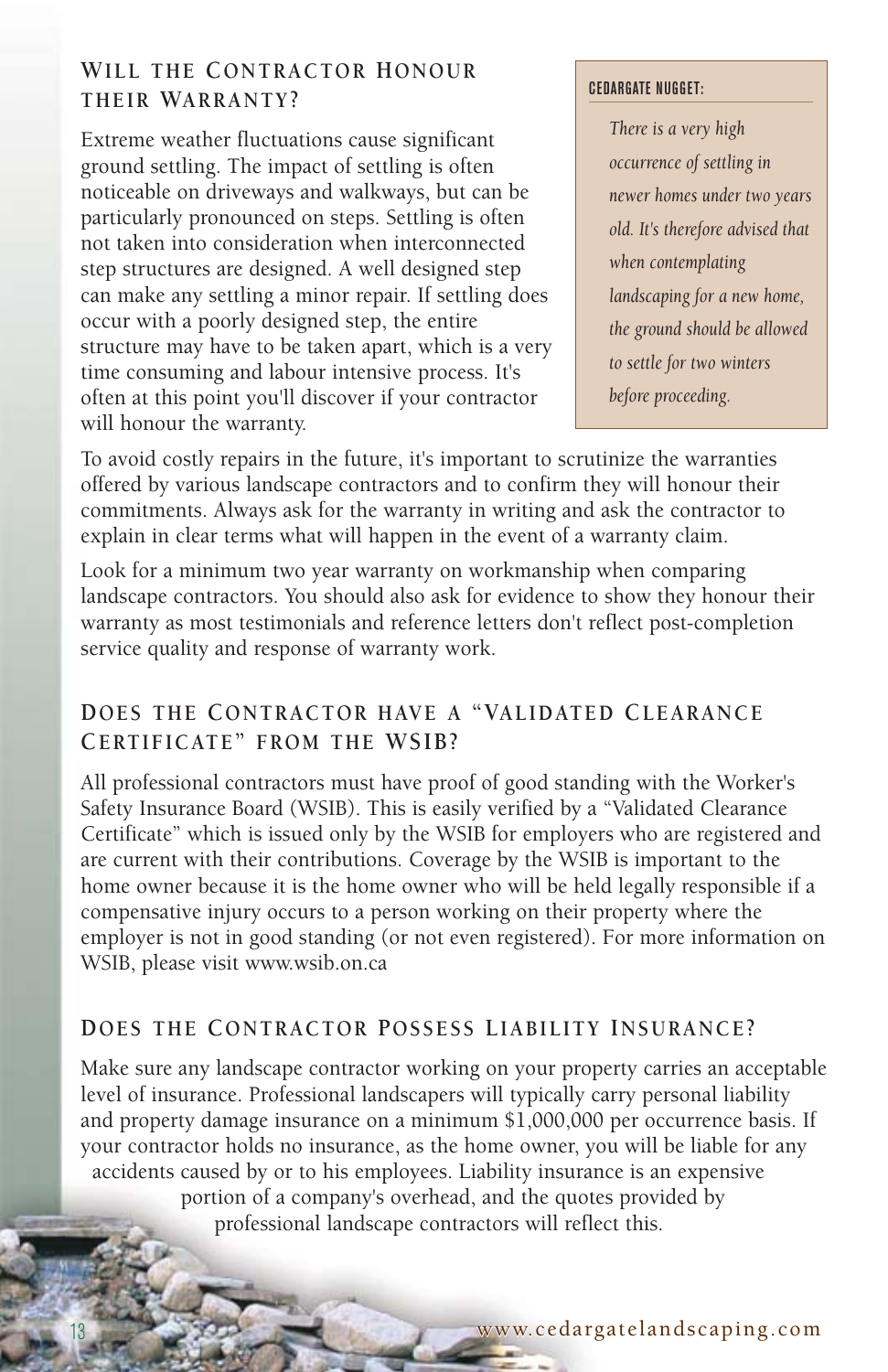#### **IS THE CONTRACTOR PRESSURING YOU TO MAKE A DECISION?**

Remember, any legitimate company that wants your business will be more than willing to allow you the time to do your due diligence. The contractor should be up front about schedule availability, but should never use this as a ploy to pressure you into making a decision.

## **ABOUT CEDARGATE LANDSCAPING**

Landscaping is too big of an investment decision to entrust to just any landscaping company. At Cedargate, we've developed a reputation over the past 15 years for unique and breathtaking landscaping results. Our distinct designs, problem free construction and industry leading Three Year Warranty have earned us three consecutive Oakville Beaver Reader's Choice Awards.



#### **DESIGN**

We realize that the design options you have can be overwhelming. At Cedargate, we pride ourselves on balancing function, esthetics and price. In other words, we take the time to understand how you envision using your property, how you'd like it to look and your budget. We'll present you with options and work with you to maximize your landscape dollars based on your priorities.

#### **CONSTRUCTION**

Some landscape contractors look perfect until they begin construction, and nobody wants to be the next contractor "Horror Story". At Cedargate, once we start your job, we don't leave to start another until we're finished yours. In fact, we've structured our company so a senior manager is present on your property throughout the project. This way, you'll always have our full attention and only one point of contact - to ensure the job is done right and on time.

If you've seen a Cedargate built walkway, patio, step, pond or waterfall, you'll immediately see the difference in our work. Our workmanship stands the test of time because we not only use quality materials - we understand their appropriate uses and we build it right the first time.



www.cedargateland scaping.com